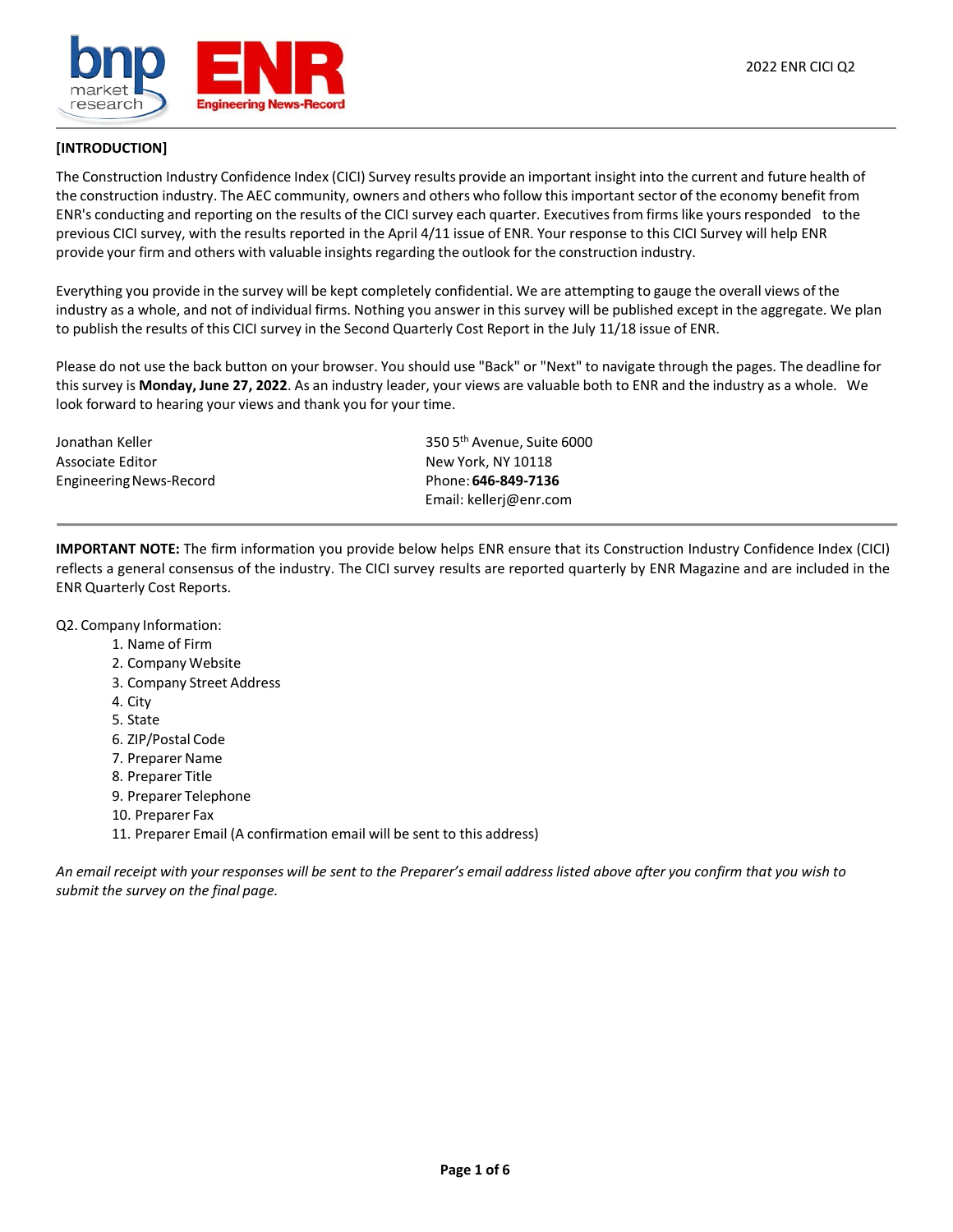

Q3. Which one of the following best describes your company?

- 1. Architect
- 2. Architect/Engineer
- 3. Contractor/Engineer
- 4. Engineer
- 5. Engineer/Architect
- 6. General Contractor/CM Firm
- 7. Specialty/Subcontractor
- 8. Other (please specify)

Q4. In which U.S. regions does your firm primarily focus? (Select all that apply)

- 1. Far West/Pacific Coast
- 2. Midwest
- 3. New England/Northeast/Mid-Atlantic
- 4. Rocky Mountain States
- 5. Southeast
- 6. Southwest
- 7. Other (please specify)

#### Q5. What is your approximate annual revenue for this fiscal year?

- 1. Under \$10 Million
- 2. \$10 Million Under \$25 Million
- 3. \$25 Million Under \$50 Million
- 4. \$50 Million Under \$100 Million
- 5. \$100 Million Under \$250 Million
- 6. \$250 Million Under \$1 Billion
- 7. \$1 Billion or Over

Q6. How do you think the following markets are performing/will perform?

|                                   | Currently              |          |           | In the next 3-6 months |         |           | In the next 12-18 months |        |           | In the next three years |          |           |
|-----------------------------------|------------------------|----------|-----------|------------------------|---------|-----------|--------------------------|--------|-----------|-------------------------|----------|-----------|
|                                   | $(Q2-2022)$            |          |           | $(Q4-2022)$            |         |           | $(Q2 - 2023)$            |        |           | $(Q2 - 2025)$           |          |           |
|                                   | Declining <sup>1</sup> | Stable   | Improving | Declining              | Stable  | Improving | Declining <sup>1</sup>   | Stable | Improving | Declining               | Stable   | Improving |
|                                   | (1)                    | (2)      | (3)       | (1)                    | (2)     | (3)       | (1)                      | (2)    | (3)       | (1)                     | (2)      | (3)       |
| Overall U.S.<br>Economy           | $\Omega$               | $\Omega$ | O         | $\Omega$               | $\circ$ | $\Omega$  | $\circ$                  | O      | $\Omega$  | O                       | $\circ$  | $\Omega$  |
| Overall<br>Construction<br>Market | O                      | O        | Q         | $\Omega$               | $\circ$ | $\Omega$  | $\circ$                  | ၪ      | Q         | $\Omega$                | $\Omega$ |           |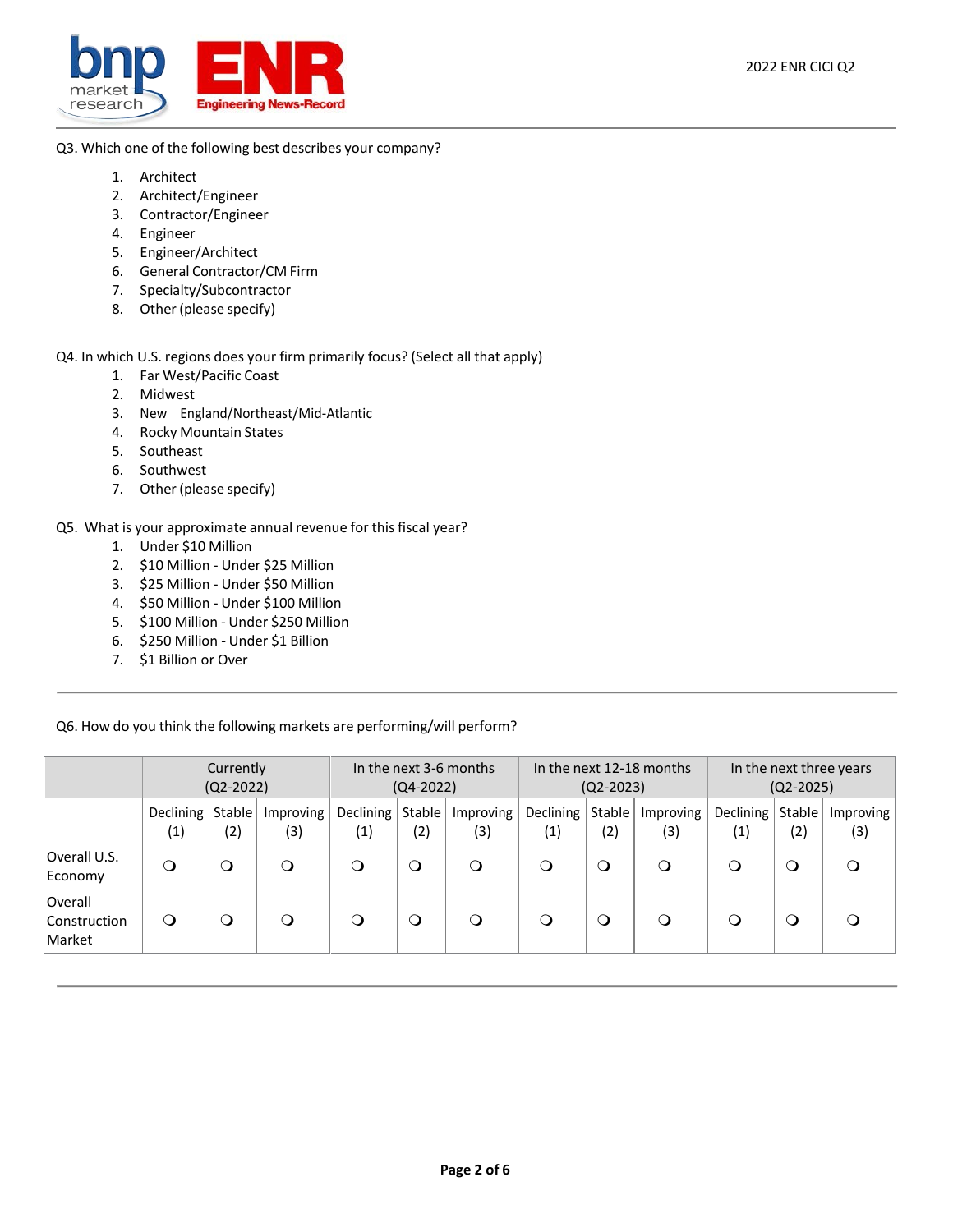

Q7. Please select the markets in which your firm is an active participant. (Select all that apply)

- 1. Commercial Office
- 2. Retail
- 3. Education (K-12)
- 4. Higher Education
- 5. Hospital/Healthcare
- 6. Distribution/Warehouse
- 7. Hotels/Hospitality
- 8. Multi-Unit Residential
- 9. Entertainment/Theme Parks/Cultural
- 10. Industrial/Manufacturing
- 11. Petroleum/Petrochemical
- 12. Transportation
- 13. Water/Sewer/Waste
- 14. Power
- 15. Environmental/HazardousWaste

#### **[SHOW ONLY THOSE SELECTED IN Q7]**

Q8. How do you think the following markets are performing/will perform?

|                                       |            | Currently<br>$(Q2-2022)$ |            |            | In the next 3-6 months<br>$(Q4 - 2022)$ |              | In the next 12-18 months<br>$(Q2 - 2023)$ |            |            |  |
|---------------------------------------|------------|--------------------------|------------|------------|-----------------------------------------|--------------|-------------------------------------------|------------|------------|--|
|                                       | Declining  | Stable                   | Improving  | Declining  | Stable                                  | Improving    | Declining                                 | Stable     | Improving  |  |
| <b>Commercial Office</b>              | $\circ$    | $\circ$                  | $\bigcirc$ | $\circ$    | $\circ$                                 | $\circ$      | $\circ$                                   | $\bigcirc$ | $\circ$    |  |
| Retail                                | $\circ$    | $\circ$                  | $\circ$    | $\circ$    | $\bigcirc$                              | $\circ$      | $\circ$                                   | $\bigcirc$ | $\circ$    |  |
| Education (K-12)                      | $\circ$    | $\circ$                  | $\circ$    | $\circ$    | $\circ$                                 | $\circ$      | $\circ$                                   | $\bigcirc$ | $\circ$    |  |
| <b>Higher Education</b>               | $\circ$    | $\circ$                  | $\circ$    | $\circ$    | $\circ$                                 | $\circ$      | $\circ$                                   | $\bigcirc$ | $\circ$    |  |
| Hospital/Healthcare                   | $\circ$    | $\circ$                  | $\circ$    | $\circ$    | $\circ$                                 | $\circ$      | $\circ$                                   | $\bigcirc$ | $\bigcirc$ |  |
| Distribution/Warehouse                | $\circ$    | $\circ$                  | $\circ$    | $\bigcirc$ | $\bigcirc$                              | $\bigcirc$   | $\circ$                                   | $\bigcirc$ | $\circ$    |  |
| Hotels/Hospitality                    | $\circ$    | $\circ$                  | $\circ$    | $\circ$    | $\circ$                                 | $\Omega$     | $\Omega$                                  | $\bigcirc$ | $\circ$    |  |
| Multi-Unit Residential                | $\circ$    | $\bigcirc$               | $\circ$    | $\circ$    | $\bigcirc$                              | $\circ$      | $\circ$                                   | $\bigcirc$ | $\circ$    |  |
| Entertainment/Theme<br>Parks/Cultural | $\circ$    | $\bigcirc$               | $\circ$    | $\Omega$   | $\bigcirc$                              | $\circ$      | $\Omega$                                  | $\bigcirc$ | $\circ$    |  |
| Industrial/Manufacturing              | $\circ$    | $\circ$                  | $\circ$    | $\circ$    | $\circ$                                 | $\circ$      | $\circ$                                   | $\circ$    | $\circ$    |  |
| Petroleum/Petrochemical               | $\circ$    | $\circ$                  | $\circ$    | $\circ$    | $\circ$                                 | $\circ$      | $\circ$                                   | $\circ$    | $\circ$    |  |
| Transportation                        | $\Omega$   | $\bigcirc$               | $\Omega$   | $\Omega$   | $\bigcirc$                              | $\Omega$     | $\circ$                                   | $\bigcirc$ | $\Omega$   |  |
| Water/Sewer/Waste                     | $\Omega$   | $\bigcirc$               | $\Omega$   | $\circ$    | $\bigcirc$                              | $\bigcirc$   | $\Omega$                                  | $\bigcirc$ | $\Omega$   |  |
| Power                                 | $\Omega$   | $\bigcirc$               | $\circ$    | $\circ$    | $\bigcirc$                              | $\bigcirc$   | $\Omega$                                  | $\bigcirc$ | $\Omega$   |  |
| Environmental/Hazardous<br>Waste      | $\bigcirc$ | $\bigcirc$               | $\bigcirc$ | $\bigcirc$ | $\bigcirc$                              | $\mathsf{O}$ | $\Omega$                                  | $\bigcirc$ | $\Omega$   |  |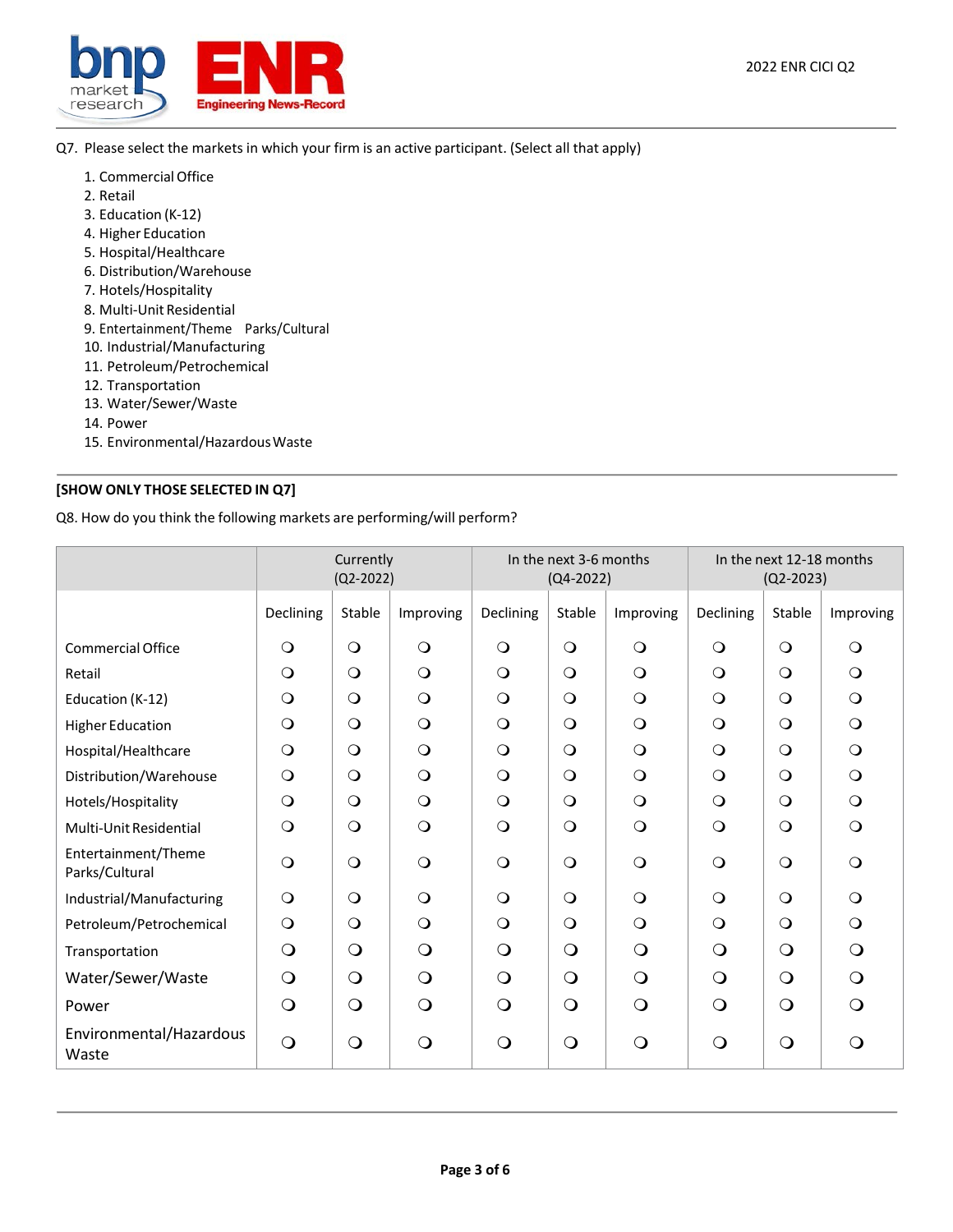

Q9. Do you have any comments about the current or near-term prospects of the construction market? (Not for attribution.)

Q10. In the past six months, how has your clients' access to capital for project financing changed?

- 1. Financing is much easier
- 2. Financing is somewhat easier
- 3. It's about the same
- 4. Financing is somewhat tougher
- 5. Financing is much tougher

Q11. Are you seeing upward price pressure on any materials or equipment?

- 1. Yes
- 2. No

Q12. On what materials or equipment are you seeing upward price pressure?

Q13. Compared to a year ago, have staff shortages changed?

- o They are much worse
- o They are somewhat worse
- o They are unchanged from a year ago
- o Staff shortages have eased a little
- o Staff shortages have eased a lot
- o Don't Know

Q13a. What positions and/or experience levels are most in demand?

 $[$   $]$ 

- Q14. Have you implemented any policies or programs in the past year to recruit or retain qualified staff?
- o Yes
- o No
- o Don't know

Q14a. Can you briefly describe the new recruitment or retention policies or programs you have implemented?

 $[$   $]$ 

Q16. Would you, or someone at your company, be available to provide on-the-record comments for any ENR news story reporting the results of this survey?

1. Yes

2. No